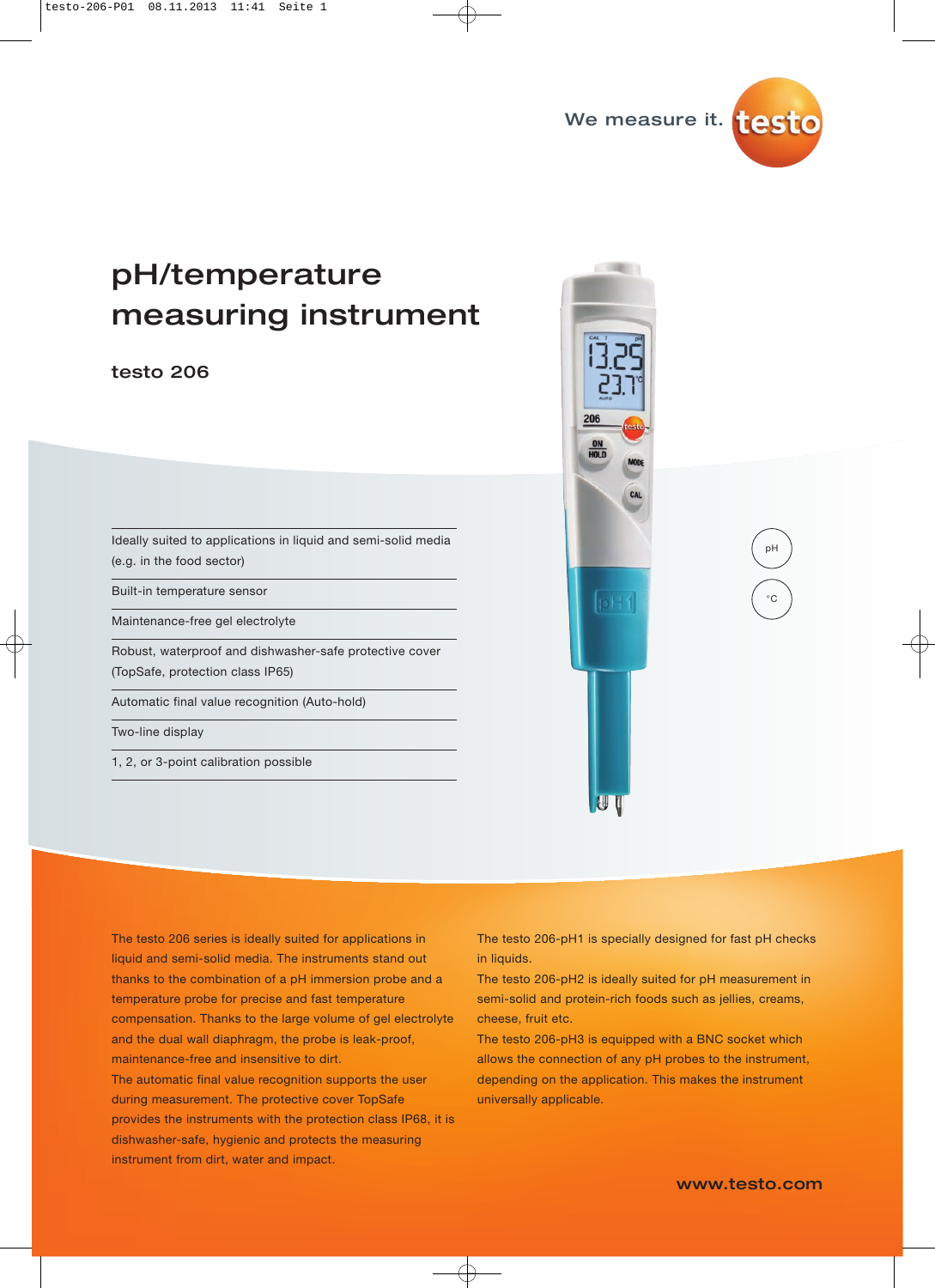# Technical data / Accessories

## testo 206 pH1

Set testo 206-pH1, one-hand pH/°C measuring instrument, protection class IP68, incl. storage cap with gel, TopSafe and belt/wall holder



Part no. 0563 2061

# testo 206-pH1 Starter Set

Starter set testo 206-pH1, one-hand pH/°C measuring instrument, pH1 probe head for liquids, incl. storage cap with gel, calibration dosing bottles 250 ml pH 4 and 7, TopSafe, belt/wall holder and aluminium case

Part no. 0563 2065

| <b>Sensor type</b>     | pH electrode                                      |
|------------------------|---------------------------------------------------|
| Measuring range        | $0$ to 14 pH                                      |
| Accuracy<br>$±1$ digit | $\pm 0.02$ pH                                     |
| Resolution             | $0.01$ pH                                         |
|                        |                                                   |
| <b>Sensor type</b>     | <b>NTC</b>                                        |
| Measuring range        | 0 to 60 °C (Short-term to $+80$ °C max. 5<br>min) |
| Accuracy<br>$±1$ digit | $\pm 0.4$ °C                                      |

#### **General technical data**

| Operating temperature       | 0 to $+60$ °C                           |
|-----------------------------|-----------------------------------------|
| Storage temperature         | $-20$ to $+70$ °C                       |
| No. meas, channels          | 2 channel                               |
| Temperature<br>compensation | Automatic                               |
| Meas, rate                  | 2 measurements per second               |
| <b>Battery type</b>         | 1x CR2032                               |
| Housing material            | ABS with TopSafe, Protection type IP 68 |
| <b>Battery life</b>         | 80 h (Auto Off 10 min)                  |
| Dimensions                  | 197 x 33 x 20 mm                        |
| Weight                      | 69 q                                    |
| Display                     | LCD, 2 lines                            |



Easy exchange of probes with testo 206-pH1/-pH2/-pH3



testo 206-pH1: pH1 probe head for liquids



Ideally suitable for monitoring heating system water according to VDI 2035.

#### **Accessories Part no.**

| Accessories for measuring instrument                                                 |           |  |
|--------------------------------------------------------------------------------------|-----------|--|
| Spare pH probe for testo 206 incl. gel storage cap                                   | 0650 2061 |  |
| Storage cap for testo 206 with KCI gel filling                                       | 0554 2067 |  |
| Lithium battery button cell                                                          | 0515 0028 |  |
| pH buffer solution 4.01 in dosing bottle (250 ml) with DAkkS calibration certificate | 0554 2061 |  |
| pH buffer solution 7.00 in dosing bottle (250 ml) with DAkkS calibration certificate | 0554 2063 |  |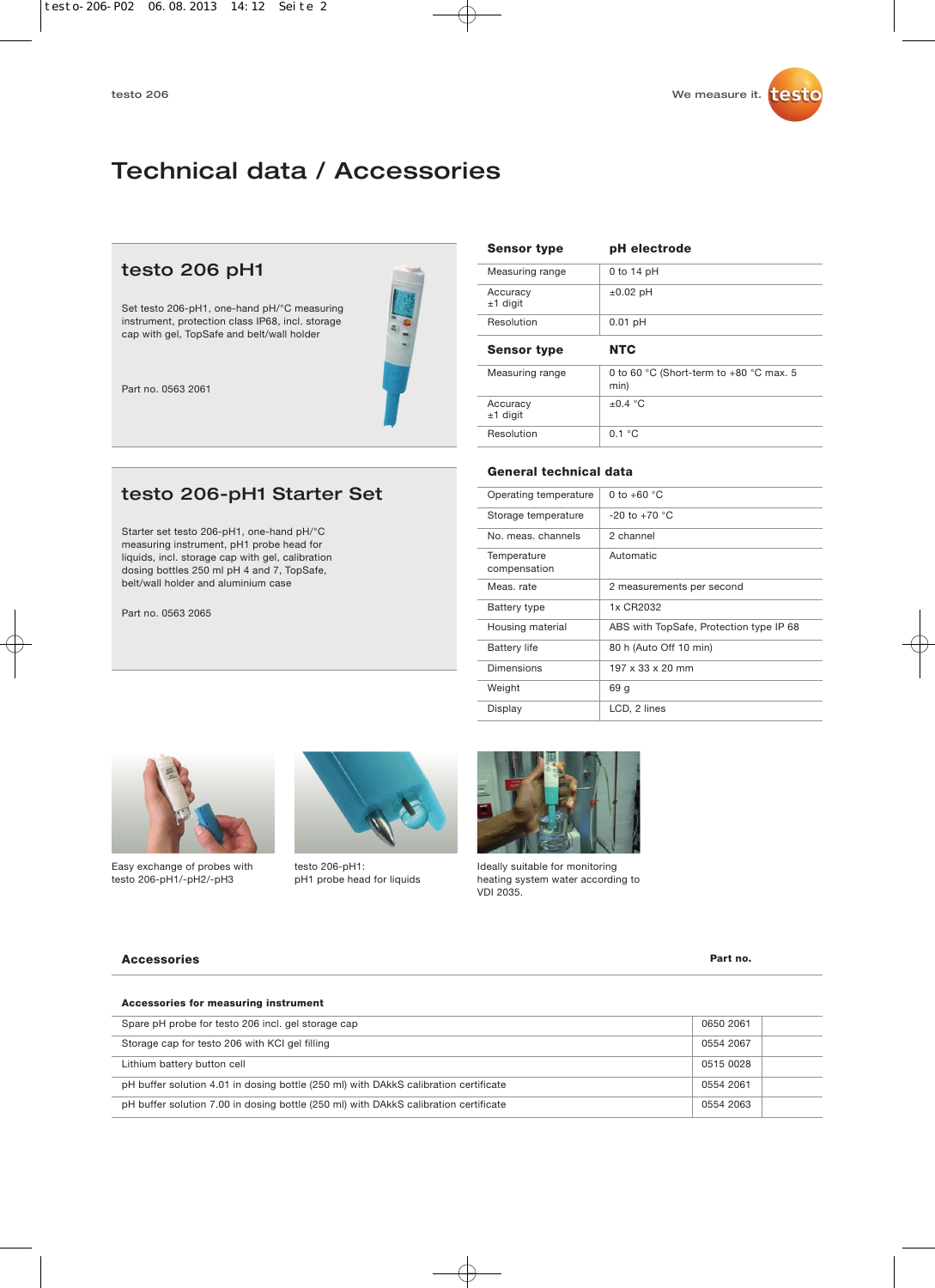# Technical data / Accessories

**Para** 

### testo 206-pH2

Set testo 206-pH2, one-hand pH/°C measuring instrument, pH2 probe head for semi-solid substances, incl. storage cap with gel, TopSafe and belt/wall holder

Part no. 0563 2062

# testo 206-pH2 Starter Set

Starter set testo 206-pH2, one-hand pH/°C measuring instrument, pH2 probe head for semisolid substances, incl. storage cap with gel, calibration dosing bottles 250 ml pH 4 and 7, TopSafe, belt/wall holder and aluminium case

Part no. 0563 2066

#### **General technical data**

| Operating temperature       | 0 to $+60$ °C                           |
|-----------------------------|-----------------------------------------|
| Storage temperature         | $-20$ to $+70$ °C                       |
| No meas channels            | 2 channel                               |
| Temperature<br>compensation | Automatic                               |
| Meas, rate                  | 2 measurements per second               |
| <b>Battery type</b>         | 1x CR2032                               |
| Housing material            | ABS with TopSafe, Protection type IP 68 |
| <b>Battery life</b>         | 80 h (Auto Off 10 min)                  |
| Dimensions                  | 197 x 33 x 20 mm                        |
| Weight                      | 62 g                                    |
| Display                     | LCD, 2 lines                            |



Ideal for the testing and care of water-based coolant-lubricants (according to BGR 143).

testo 206-pH2: pH2 probe head for semi-solid

# food

#### **Sensor types**

|                      | pH electrode  | <b>NTC</b>                                     |
|----------------------|---------------|------------------------------------------------|
| Measuring range      | 0 to 14 $pH$  | 0 to 60 °C (Short-term to $+80$ °C max. 5 min) |
| Accuracy<br>±1 digit | $\pm 0.02$ pH | $\pm 0.4$ °C                                   |
| Resolution           | $0.01$ pH     | 0.1 °C                                         |

#### **Accessories Part no. Part no. Part no. Part no. Part no. Part no.**

#### **Accessories for measuring instrument** 0650 2062 0554 2067 0515 0028 0554 2061 0554 2063 Spare pH probe pH2 for testo 206 incl. gel storage cap Storage cap for testo 206 with KCI gel filling Lithium battery button cell pH buffer solution 4.01 in dosing bottle (250 ml) with DAkkS calibration certificate pH buffer solution 7.00 in dosing bottle (250 ml) with DAkkS calibration certificate